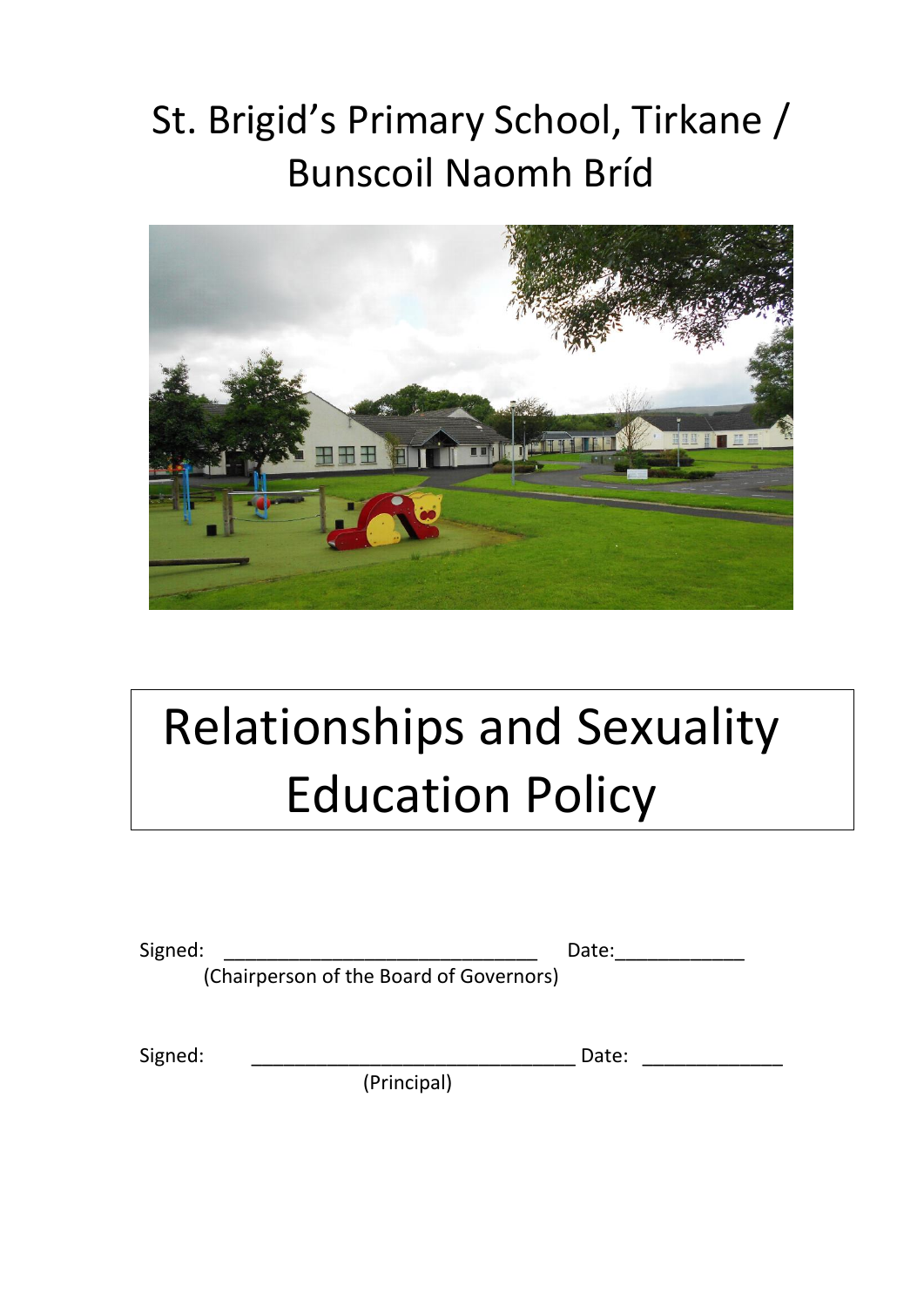*St. Brigid's Primary School, Tirkane / Bunscoil Naomh Bríd will be a welcoming, child centred school and a community of good practice, where all feel valued and inspired. Our excellent staff will collaborate to meet the aspirations of our pupils through high quality learning and teaching. We will work in partnership with our parents, parish and community to meet the needs of our children in this rapidly changing global society. Our Catholic ethos, pastoral care and family atmosphere will permeate every aspect of school life to ensure the well-being and safety of every child. We will endeavour to support each child to reach their full potential"*

We believe that each pupil is entitled to experience a school climate in which the quality of relationships between staff and pupils, and between pupils themselves, is marked by honesty, personal identification, warmth, trust and security. We recognise that Education in Personal Relationships and Sex Education is a shared responsibility between home and school and is based on a scheme that all are comfortable to use:

- the parent in the home environment
- the teacher in the classroom
- and the child in both.

"*The vision, the values, the human and Christian virtues, the revealed truths and the lived tradition which go to make up the Christian understanding of life cannot be taught without reference to sexuality and procreation and the responsible, respectful and loving use of these gifts of God."* 

# *(Episcopal Commission for Catechetics)*

# **Principles Underpinning Relationships and Sexuality Education**:

- The school should be seeking to communicate the Christian vision of human life and human relationships
- The school must recognise its role in this area as subsidiary to that of the parents
- The Catholic school should reflect Catholic moral teaching on sexual matters
- The dignity, privacy and modesty of each individual child must always be respected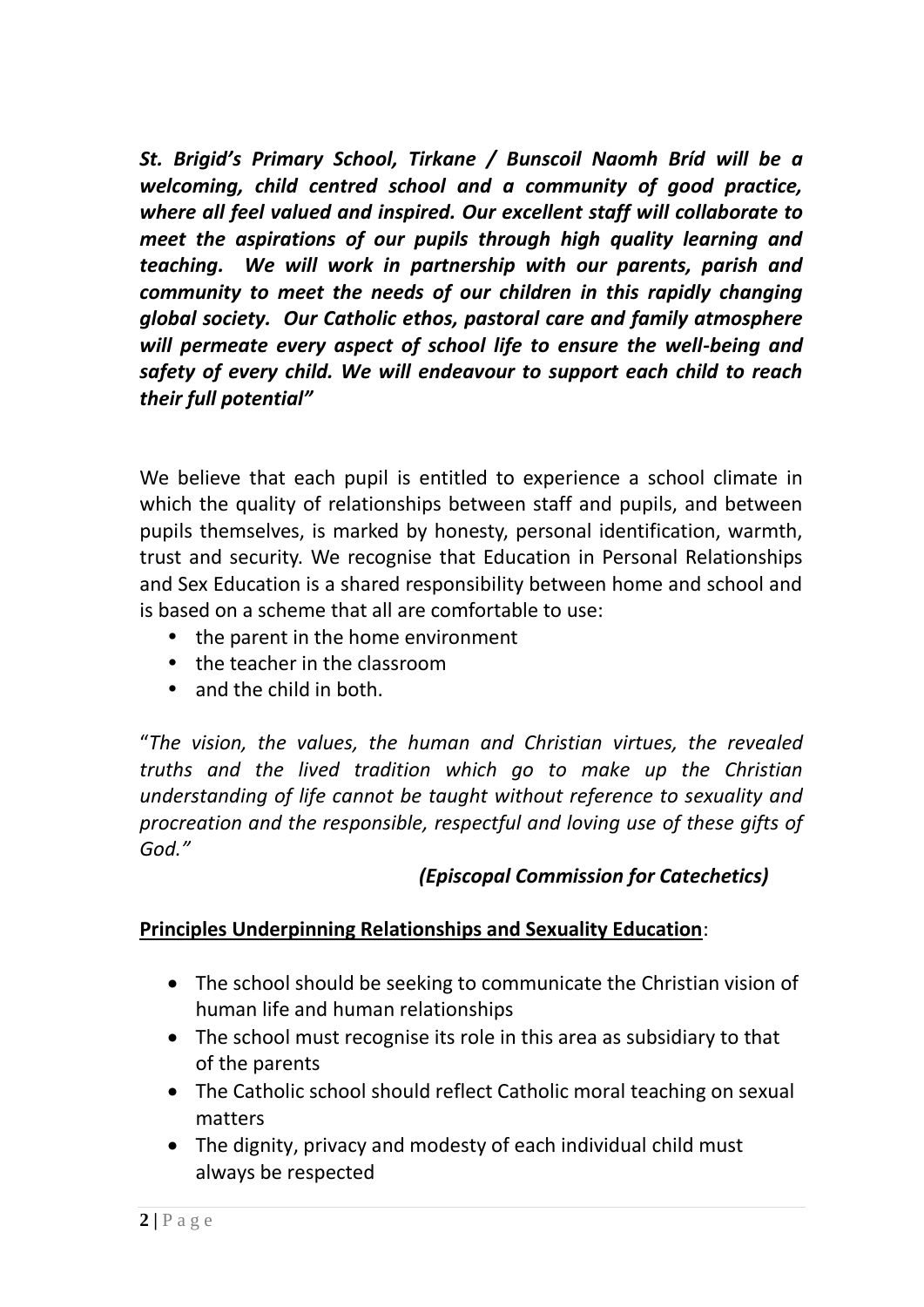- The sanctity of human life
- Sexuality is a gift from God
- Relationships should be based on love and self-giving
- The virtues of modesty and chastity
- The forming of conscience
- The values of respect, trust, honesty and compassion
- The importance of personal responsibility
- The importance of commitment/marriage and the family
- The value of abstinence outside marriage
- The importance of personal safety and the dangers of abuse

# **Statutory Obligation**

#### **Relationships and Sexuality Education in the N.I. context**

RSE is not a new area of the curriculum. The framework for sex education was initially established by the Department of Education for Northern Ireland (DENI) in a *Guidance Circular 1987/45*. The main recommendation of this Circular was that each school should have a written policy on sex education which is endorsed by staff and governors and communicated to parents. It also stated "*sex education should be taught in a sensitive manner which is in harmony with the ethos of the school and in conformity with the moral and religious principles held by parents and school management authorities".*

The Education Reform (Northern Ireland) Order 1989 further set out the legislative basis, requiring all grant aided schools to offer a curriculum which:

- promotes the spiritual, moral, cultural, intellectual and physical development of pupils at the school and thereby of society
- prepares such pupils for the opportunities, responsibilities and experiences of adult life.

The general principles which underpin our work are those set out in Departmental guidance and the following Circulars:

**Circular 2001/15**: Relationships and Sexuality Education (RSE)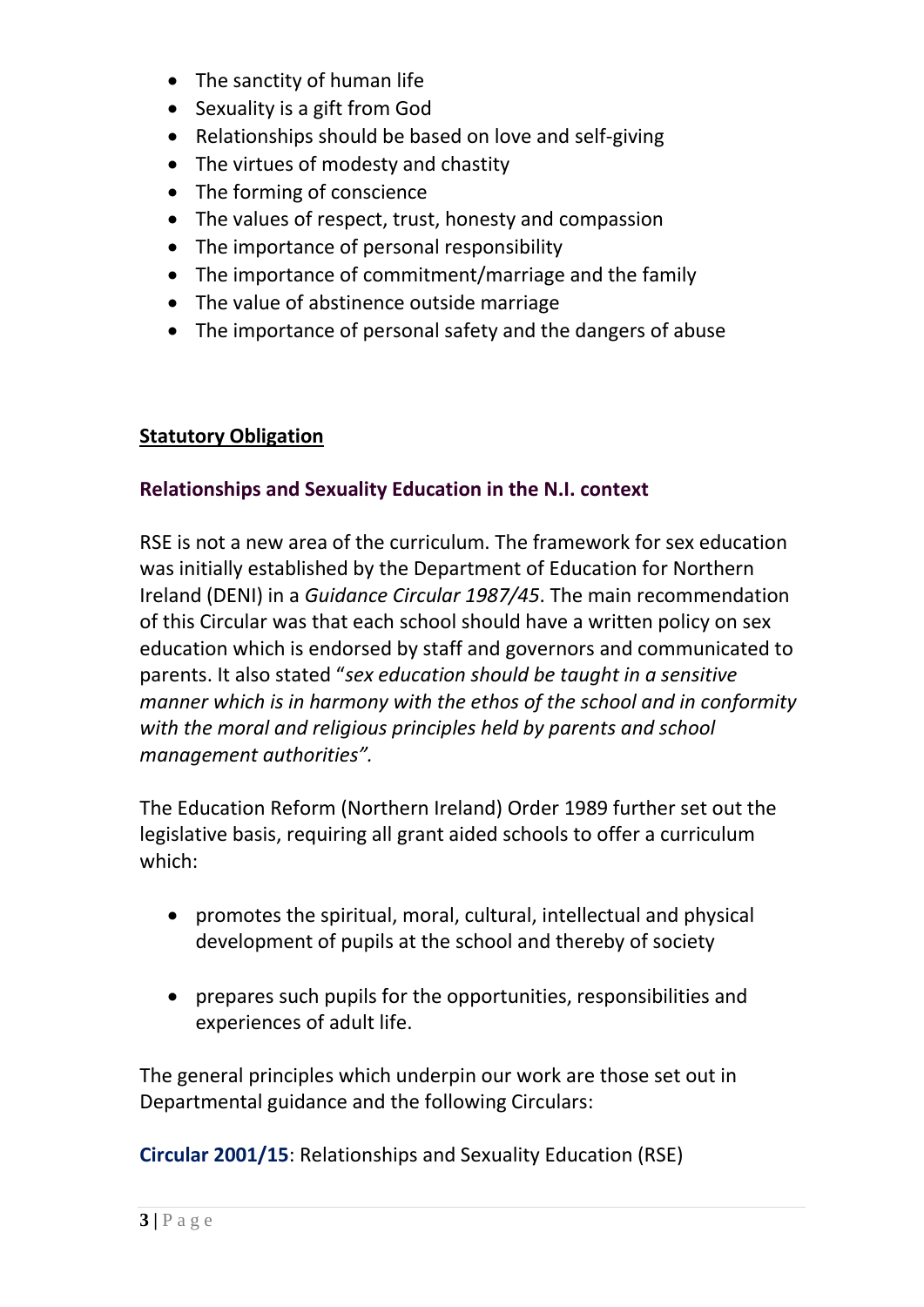**Circular 2001/15-2**: Guidance for Primary Schools - Relationships and Sexuality Education (RSE)

**Circular 2010/01**: Guidance on Relationships and Sexuality Education (RSE) **Circular 2013/16**: Relationships and Sexuality Education Policy in Schools **Circular 2015/22**: Relationships and Sexuality Education (RSE) Guidance **Sept 2015**: CCEA - Relationships and Sexuality Education Guidance: An Update for Primary Schools

Within St. Brigid's Primary School, Tirkane / Bunscoil Naomh Bríd, RSE will be taught with Christian and Catholic values at the core and so will be taught through Religious Education and PDMU. We further recognise the importance of working in partnership with parents/carers in this area of personal development and acknowledge the contribution that can be made by outside agencies with skill and expertise in particular areas of the curriculum (e.g. Derry Diocesan Catechetical Centre/ NSPCC).

# **Rationale**

# **Ethos statement**

At St. Brigid's Primary School, Tirkane / Bunscoil Naomh Bríd Christ is at the foundation of our whole educational enterprise. We develop attitudes and values based firmly on the Gospel. We seek to develop each child spiritually, morally, intellectually, socially, emotionally and physically in order that they may realize their full potential and have an appreciation of their self – worth.

Given the current media climate and culture, where children have the opportunity to be misinformed about sexuality, RSE has been introduced. Through RSE and other relevant areas of the curriculum, we endeavour to equip, inform and prepare children for life in a moral and spiritual context, enabling them to make positive responsible choices about themselves and the way they live their lives.

# **Methodology/Approach**

RSE taught through Religious Education and linked with other subject areas such as PDMU, WAU and PE addresses the current trends in relations and sexuality, albeit in a progressive and sensitive manner according to the age of the children.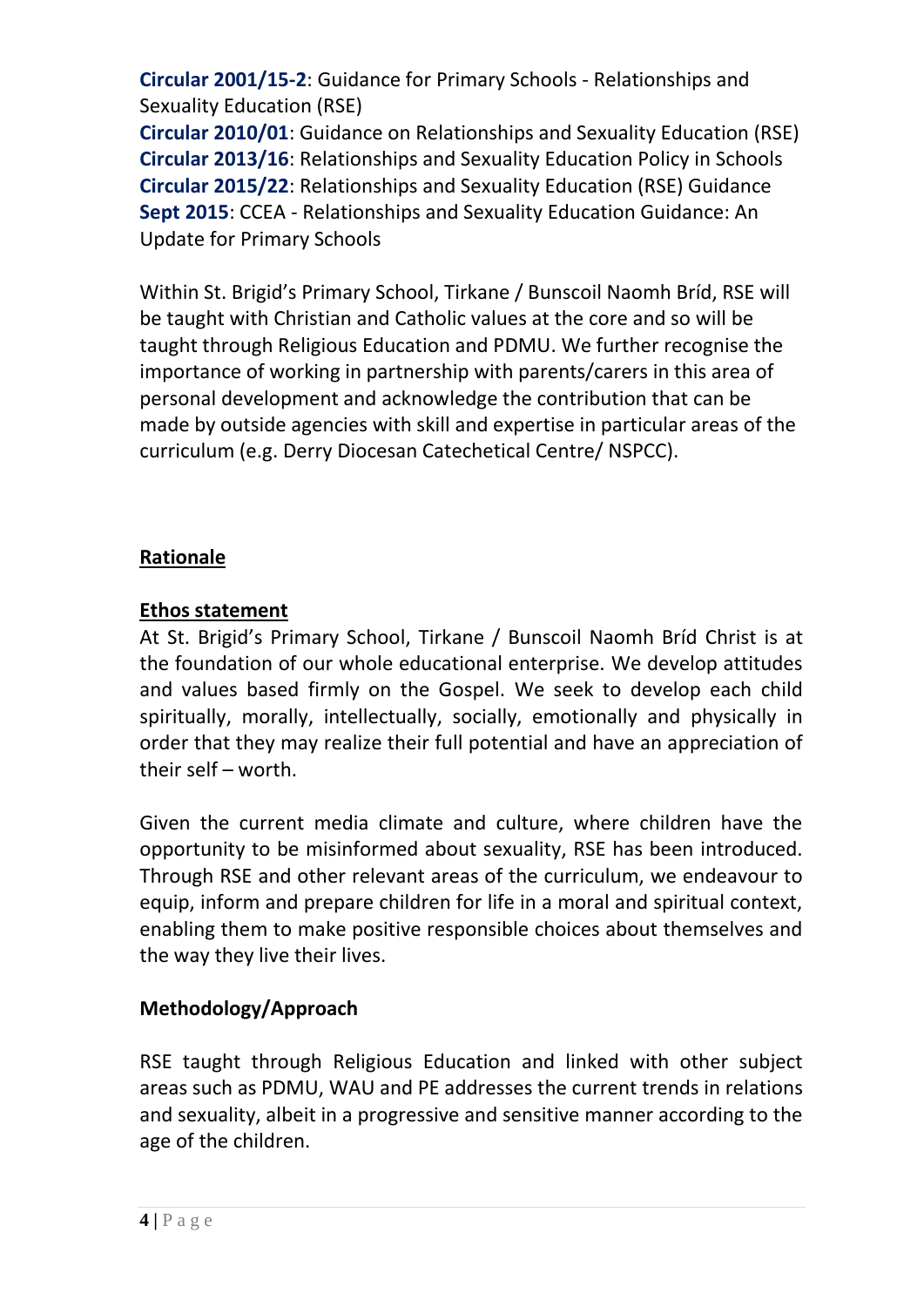The DENI Circular 2001 states that RSE is included on a statutory basis within the NI Curriculum, particularly through Health Education and Science and other spheres of influence. RSE must be taught in harmony with the ethos and values of the school. RSE is not value free and has family and marriage at its heart. Our RSE policy and programme links up with our school's Child Protection policy, our suite of Pastoral Care policies as well as other relevant documentation from DE, CCEA and the Derry Catechetical Centre.

# **Definitions**

# Relationships and Sexuality Education

As the title suggests there is an intricate entwining between relationships and sexuality, which is a life long process. The process involves the whole person in terms of belief, corresponding values and relationships in the personal and social domain. Skills, attitudes and parental influence are crucial. Sexuality impacts upon the physical, spiritual, social, psychological and cultural aspects of the human person. This gift of sexuality shapes and crafts relationships through the qualities of love, respect and future new life.

Sexuality in its essence is a gift from God. Our gift of sexuality calls us into a relationship with Christ, encompassing the whole person. We have a sense of belonging and identity particularly in our connectedness to others, the world, God and ourselves. Faith colours and influences our sexuality so we can interpret our relationships in and through Christ.

Morals: is essentially linked with behaviour and what we actually do. It is also directly connected with experience and faith.

Ethic(s): refers to a systematic structure such as the 'Christian Tradition', which provides a particular lifestyle with corresponding and inherent values.

Value: The characteristics of good moral behaviour e. g. respect for self, honesty with self and others.

Personal: Morality by its nature is personal but also public or social. It is about what we do every day and through example. The ethos of the school is concerned and caught up in the morality Christ presents.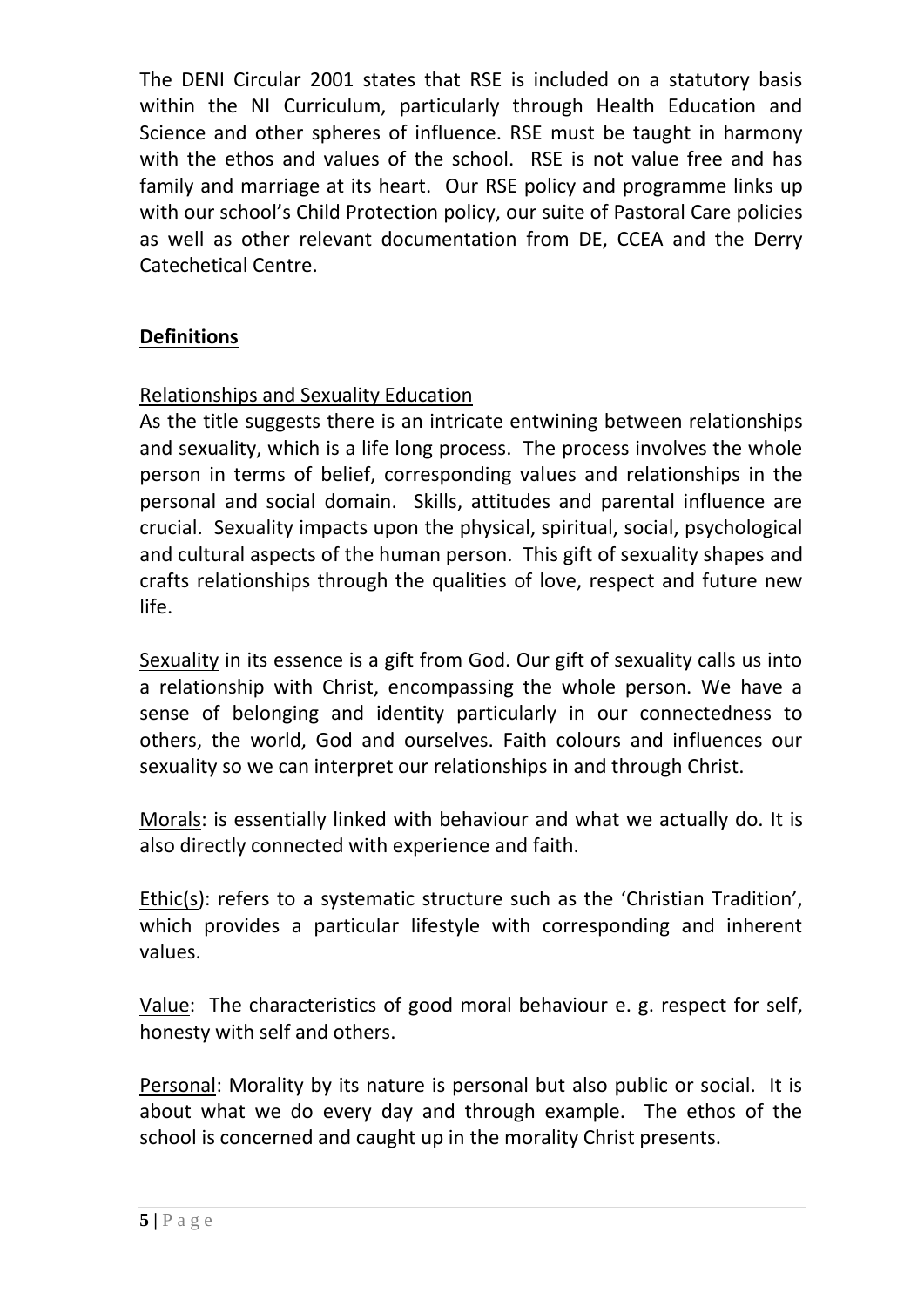#### **Aims**

- To help young people recognise their worth and dignity as children of God and to celebrate their own uniqueness.
- To help young people celebrate the God-given gift and sanctity of life.
- To help young people to appreciate their uniqueness and full potential as human beings.
- To enable young people to understand that love is the central basis of all relationships.
- To help young people become more confident in listening and talking about relationships and come to value family life and marriage.
- To help young people to grow in their understanding of how to develop, nurture and sustain relationships thereby building up God's Kingdom here on earth.
- To encourage and promote a deep respect for women and men within the context of the school among staff, pupils and parents.
- To enable young people to appreciate sexuality as a gift from God.
- To know by name, the various parts of the human body.
- To help young people recognise, understand and prepare for the body changes that they (and their friends) will undergo in the years ahead (puberty).
- To help pupils develop healthy lifestyles and learn how to keep themselves safe and to ask for help or advice when needed.
- To foster the growth of values which impact on moral behaviour.
- To develop a respect for difference, gender and race.
- To promote an appreciation of the value of human life, the wonder of birth and the responsibilities of parenthood.

# **LEARNING OBJECTIVES**

The RSE curriculum should enable pupils to:

- acquire and develop knowledge and understanding of self;
- develop a positive sense of self-awareness, self-esteem and selfworth;
- develop an appreciation of the dignity, uniqueness and well-being of others;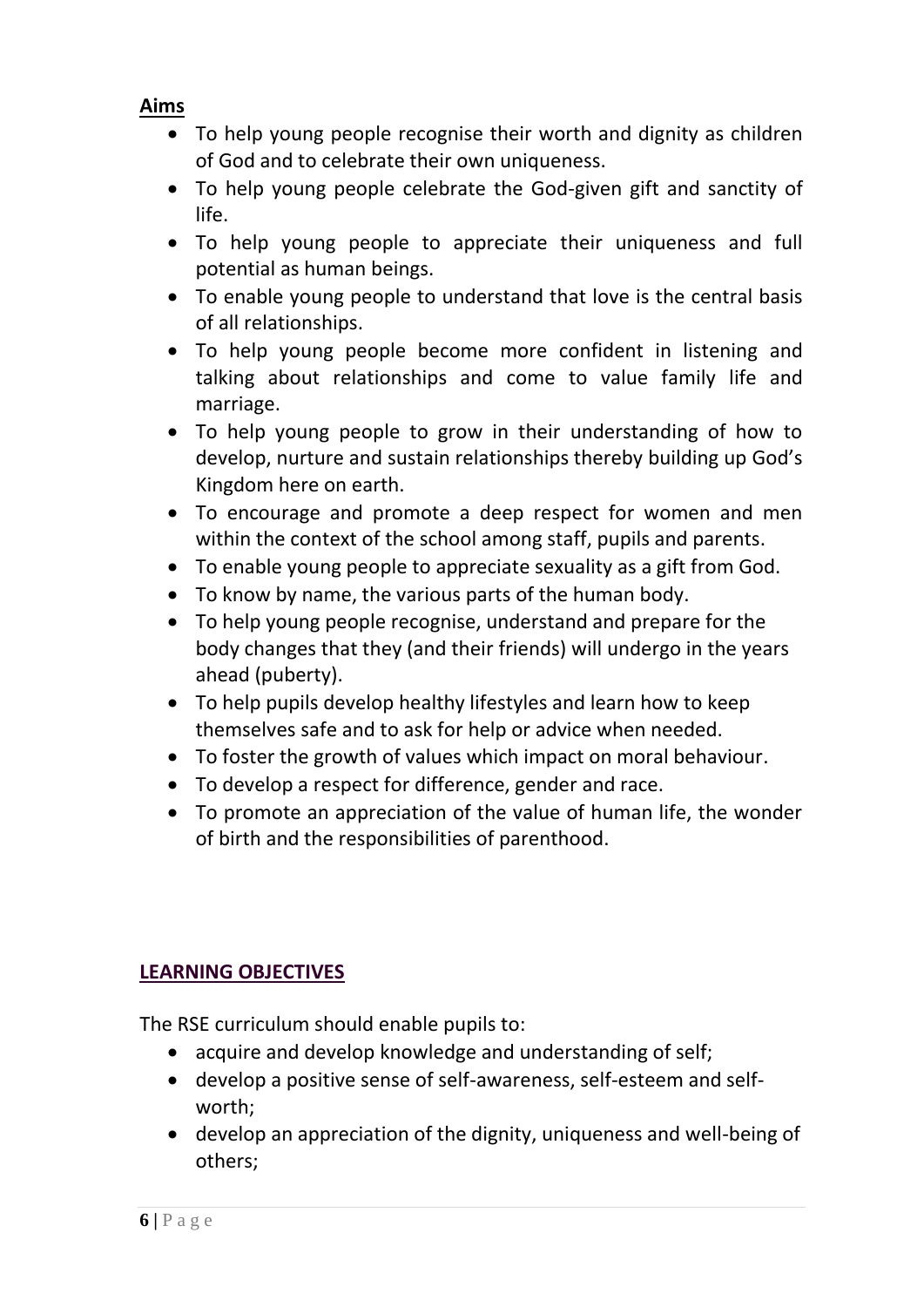- understand the nature, growth and development of relationships within families, in friendships and in wider contexts;
- develop an awareness of differing family patterns;
- develop strategies to make decisions, solve problems, and implement actions in various personal, social and health contexts;
- $\bullet$
- become aware of the variety of ways in which individuals grow and change and understand that their developing sexuality is an important aspect of self-identity;
- develop personal skills which will help to establish and sustain healthy personal relationships;
- develop some coping strategies to protect self and others from various forms of abuse;
- acquire and improve skills of communication and social interaction;
- acquire and use an appropriate vocabulary to discuss feelings, sexuality, growth and development;
- develop a critical understanding of external influences on lifestyles and decision making.

# **SKILLS**

The RSE curriculum should enable pupils to develop the skills necessary to form and maintain relationships and to make informed choices and decisions regarding health and well-being.

Pupils should also be helped to develop skills to critically evaluate the wide range of information, opinions, attitudes and values. They need opportunities to develop:

- **practical skills** for everyday living; for supporting others; for future parenting;
- **communication skills** learning to listen, listening to others' points of view; putting one's own view forward clearly and appropriately; giving and receiving feedback; handling and resolving conflict peacefully; being assertive;
- **decision-making and problem-solving skills** for sensible choices made in the light of relevant information; making moral judgements about what to do in actual situations and putting these judgements into practice; acting responsibly and with initiative as an individual or as a member of a variety of groups;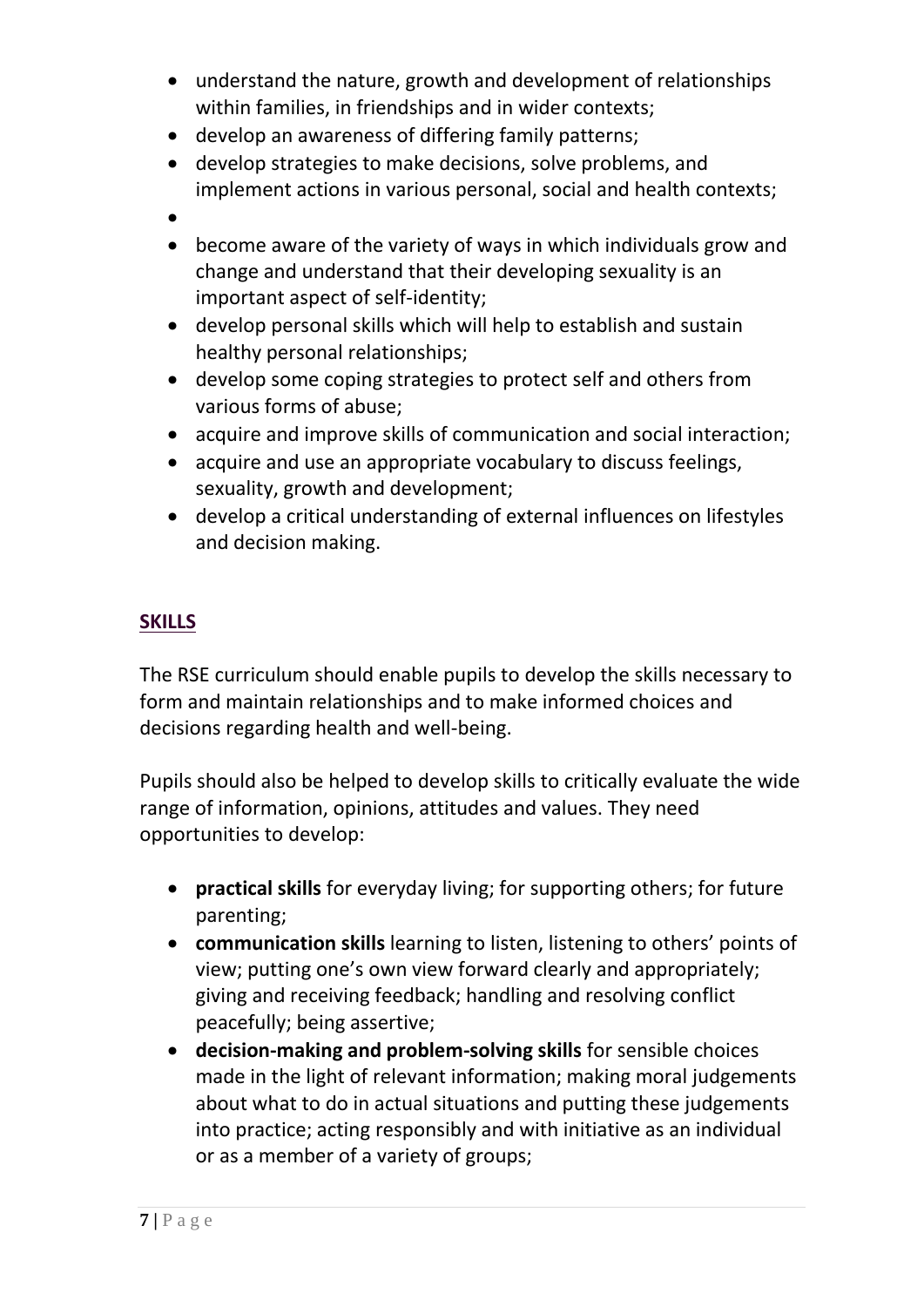**inter-personal skills** for managing relationships confidently and effectively; for developing as an effective group member or leader.

Confidentiality and Child Protection/safeguarding Children (in keeping with school policy and legal obligation) is paramount. Links to other Policies-Religious Education, Pastoral Care, Anti-Bullying, Health Education, Teaching and Learning will be utilised. Links to relevant Department of Education legislation/guidelines/circulars etc. will be made.

# **MORALS AND VALUES**

RSE should enable pupils to clarify what they believe and why they believe it and develop a respect for and interest in the beliefs of others. Pupils need opportunities to explore values and attitudes and to consider how they, and others, are affected by them.

This policy complements and supports a range of other school policies including:

- Religious Education
- Positive Behaviour
- Anti-Bullying Policy
- Child Protection Policy
- Pastoral Care Policy
- Use of Reasonable Force/Safe Handling
- Special Educational Needs
- First Aid and the Administration of Medicines
- Health and Safety Policy
- Use of Mobile Phones/Cameras
- ICT and access to the internet
- Intimate Care
- PDMU

# **Special Needs**

It is particularly important for teaching staff to be aware of the fact that physical development may outstrip emotional maturity in the case of pupils with Special Needs and to accommodate this disparity in class lessons and experiences.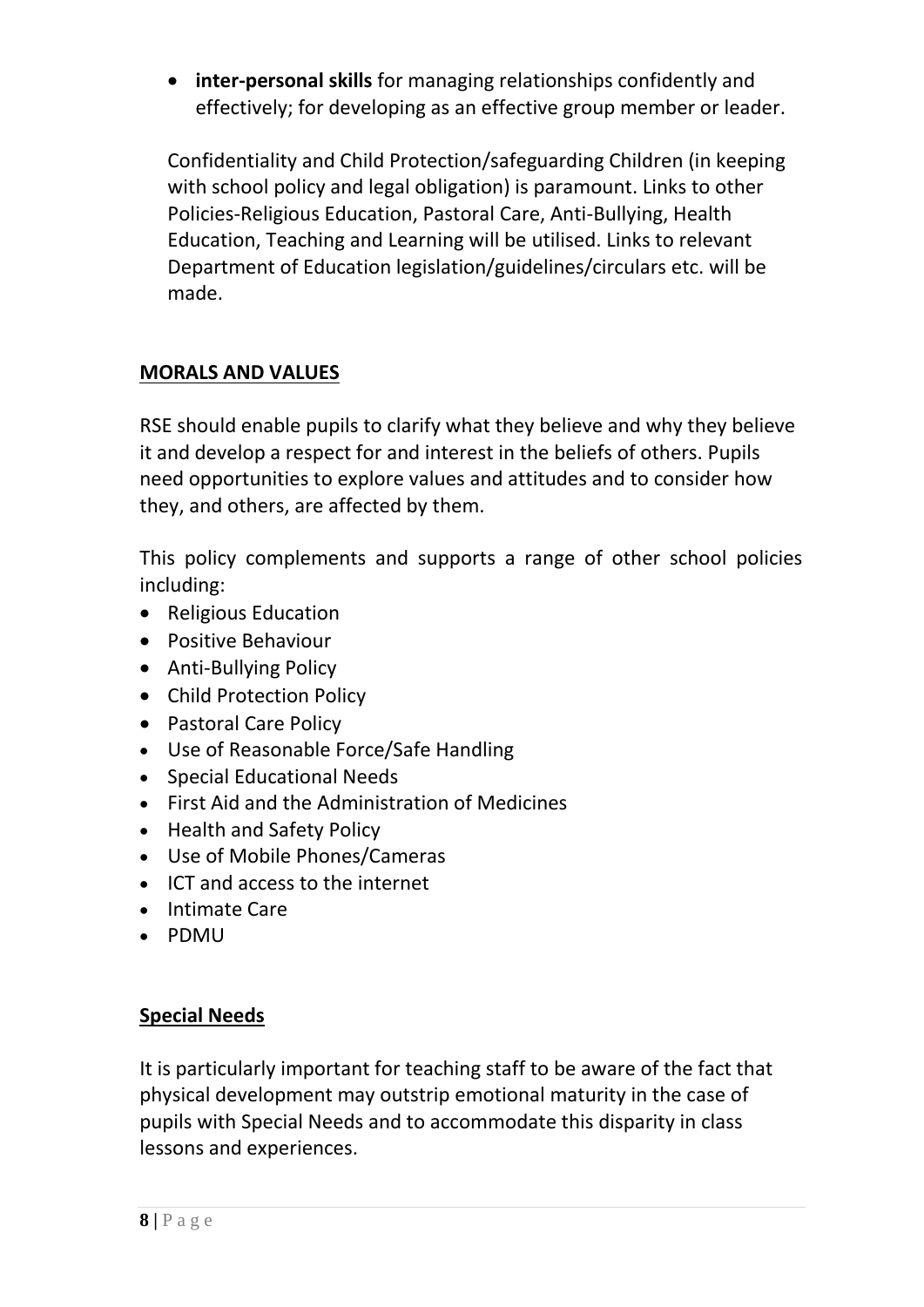# **DELIVERING THE RSE PROGRAMME Foundation Stage**

#### *Self-Awareness*

- Exploring who they are
- what they can do
- identifying favourite things
- What makes them special

#### *Feelings and Emotions*

- beginning to recognise how they feel
- knowing what to do if sad or lonely, afraid or angry
- telling others about feelings
- realising what makes people sad or unhappy, recognising how people feel

# *Health and Safety*

- Being aware of caring for his/her own body
- recognising good hygiene practices
- understanding growth and change
- exploring appropriate personal safety strategies, road safety,
- medicines and drugs -safety rules

# *Religious Education*

- Life is a gift from God (Catechism of the Catholic Church CC 2260).
- Stories which help children distinguish right from wrong and help children to make moral judgements about situations.
- Moral values such as sharing, caring, love, forgiveness and friendship.
- The importance of family and care of the earth.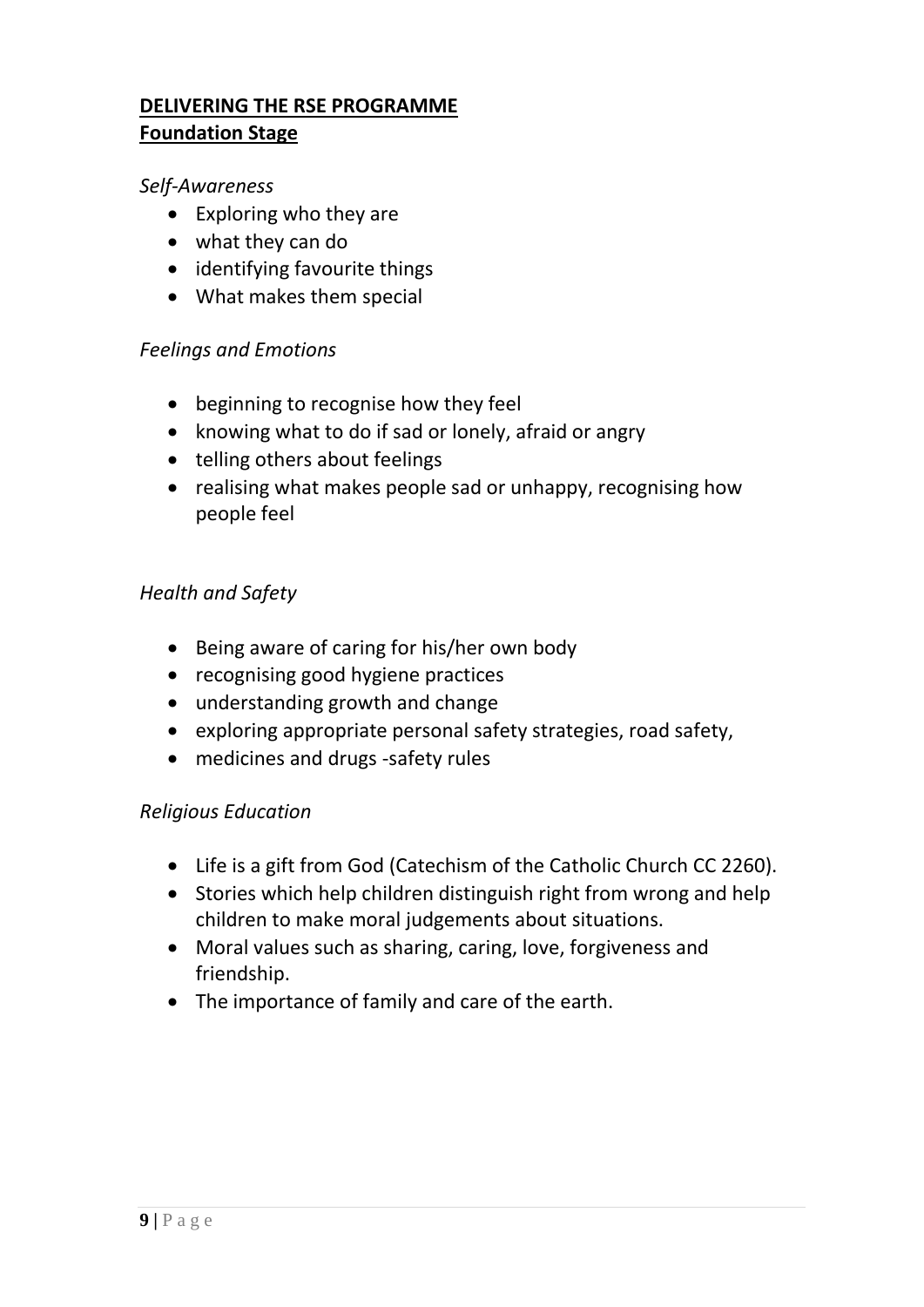#### **Key Stage 1** *Self-Awareness*

- Feeling positive about oneself
- awareness of own strengths, abilities, qualities, personal preferences
- recognising own feelings and emotions
- recognising and managing the effects of strong feelings anger, sadness, loss
- acknowledging that everyone makes mistakes
- recognising how they can develop and improve learning

#### *Health, Growth and Change*

- Recognising and valuing the options for a healthy lifestyle
- having respect for their bodies and those of others
- being aware of the stages of human growth and development
- recognising how responsibilities and relationships change as you Key
- understanding medicines and drugs
- understanding that, if not used properly, all products can be dangerous
- being aware that some diseases are infectious and some can be controlled

#### *Religious Education*

- My family is a gift from God.
- Christians respect their bodies and the bodies of others because they were created by God (CCC 364; CSRE 3a).
- The importance of looking after ourselves physically, emotionally and spiritually.

#### **Key Stage 2**

#### *Self-Awareness*

- developing self-awareness, self-respect and self-esteem
- confidently express own views and opinions
- identify current strengths and weaknesses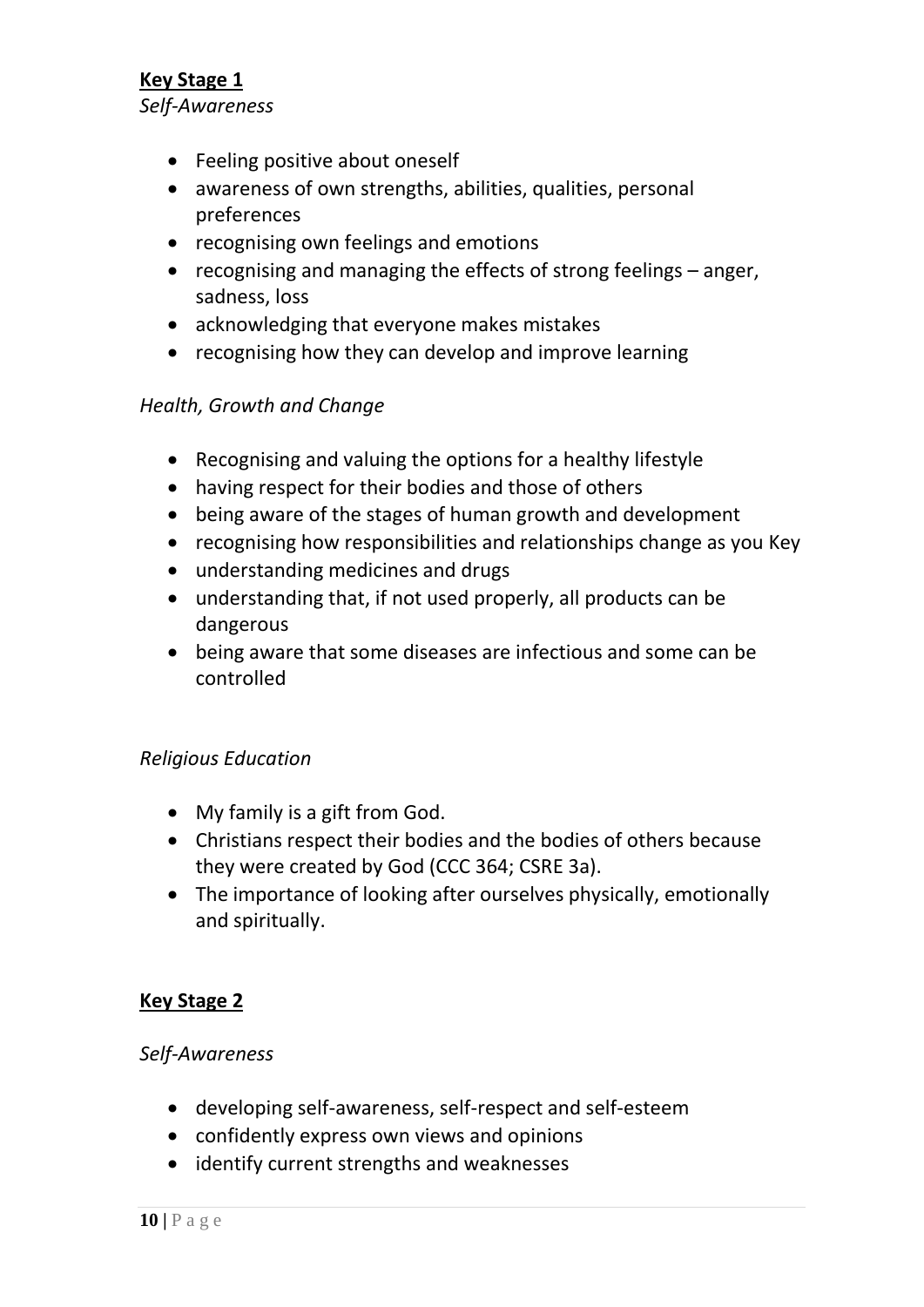- face problems and try to resolve them
- examine and explore own and others' feelings and emotions
- recognise, express and manage feelings in a positive and safe way
- develop insight into potential and capabilities
- reflect on progress and set goals
- identify and practise effective learning strategies
- be aware of different learning styles

# *Health, Growth and Change*

- understand the benefits of a healthy lifestyle
- recognise what shapes positive mental health
- know about the harmful effects of tobacco, alcohol and other illicit and illegal substances
- understand that bacteria and viruses affect health and know that basic routines can be followed to minimise risks
- know how the body grows and develops
- be aware of physical and emotional changes that take place during puberty (Y7 only)
- be aware of the skills and importance of good parenting
- recognise how responsibilities change as they become older and more independent

# *Keeping Safe*

- develop strategies to resist peer pressure
- recognise the nature of bullying and the harm which can result
- become aware of the potential danger from strangers and how their attention can make you uncomfortable
- recognise appropriate road use
- $\bullet$  develop a pro-active and responsible approach to safety  $-$  at home, near water, on the internet, TV etc.
- know where, when and how to seek help
- being aware of basic emergency procedures and first aid (Y7 ABC for Life)

# *Religious Education*

- The importance of looking after ourselves physically, emotionally and spiritually.
- Life is precious and God-given.